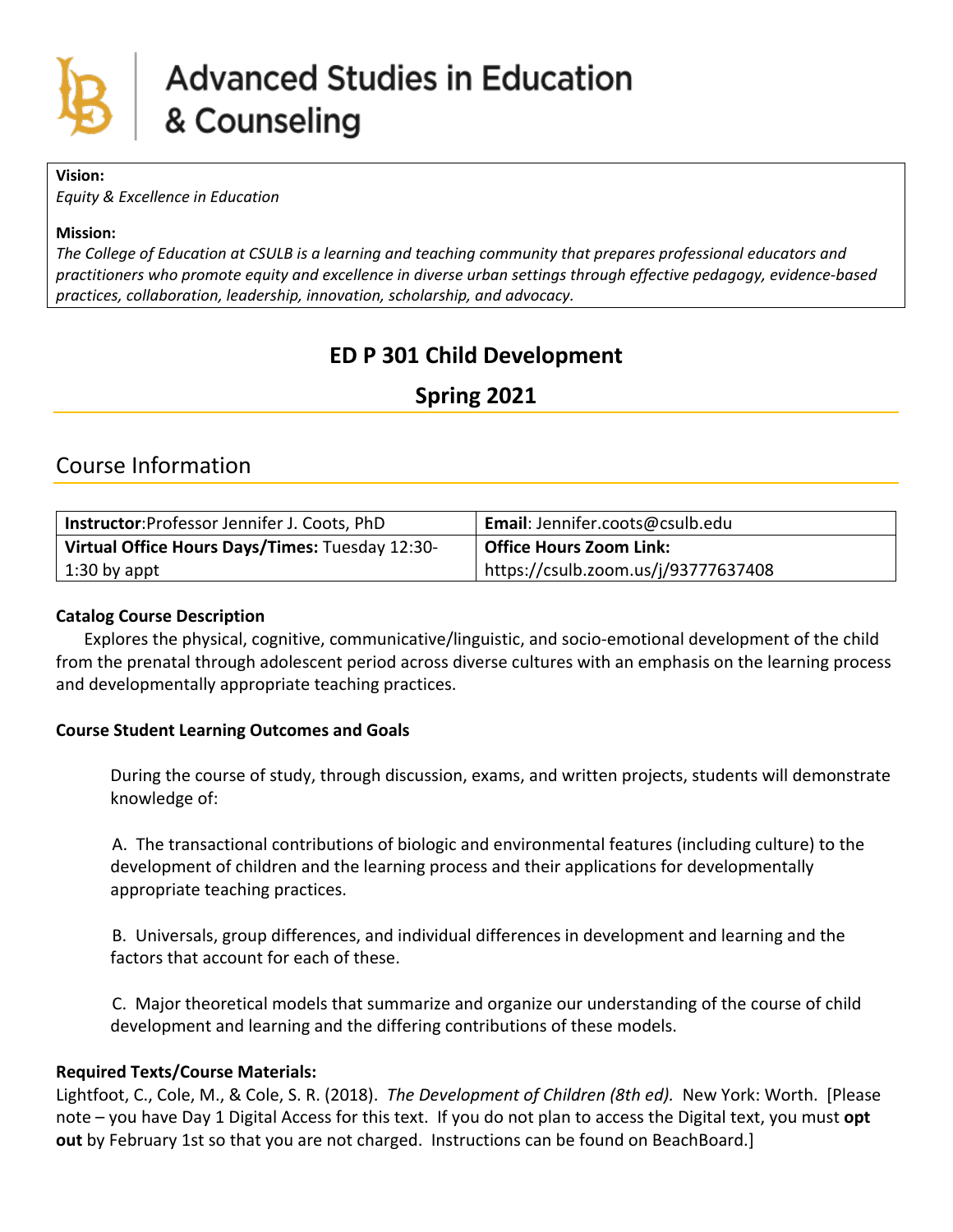#### **Mode of Delivery and Technical Requirements**

The course format will include lectures, videos, cooperative small group activities, and discussion. The course will be primarily synchronous with lectures, discussions, and group activities required during the class scheduled time. The course schedule will follow the sequence of the text. There are 5 major sections in the text. Each will be covered in turn as indicated. The major assignments are class participation activities, an observation project, a mid-term exam, and a final exam.

This course is conducted entirely through Alternative Modes of Instruction, using both synchronous online and asynchronous learning. Students will access the course material and activities on [BeachBoard](https://bbcsulb.desire2learn.com/d2l/home) and are required to participate in synchronous class meetings via [Zoom.](https://csulb.zoom.us/meeting) All students must have access to a computer or other device with Internet functionality to access BeachBoard and Zoom, participate in class activities, and complete assignments. Students must also have access to Internet sufficient to interact in synchronous meetings.

To access this course on [BeachBoard](https://bbcsulb.desire2learn.com/d2l/home) and [Zoom,](https://csulb.zoom.us/meeting) students will need access to the Internet and a supported web browser (Safari, Google Chrome or Firefox). Log in to [BeachBoard](https://bbcsulb.desire2learn.com/) with your CSULB Campus ID and BeachID password. Once logged in, you will see the course listed in the My Courses widget; click on the title to access the course. To access Zoom, first [install the latest version](https://zoom.us/download) of the Zoom app on your device. Use the link provided and/or sign in using your CSULB Campus ID and BeachID password via Single Sign On to create or join a Zoom session. If students need technical assistance during the course or would like to report a technical issue with BeachBoard or Zoom, they should contact the [Technology Help Desk.](https://www.csulb.edu/academic-technology-services/academic-technology-resources-for-students) The university provides a variety of [technology resources](https://www.csulb.edu/academic-technology-services/academic-technology-resources-for-students) to students.

#### **Course Expectations and Zoom Etiquette**

Be respectful in your use of electronic devices and Zoom. Use devices for course-related purposes while the class is in session.

All readings are required and it is expected that readings will be read by the due date so the student will be able to make thoughtful contributions to class discussions.

All assignments must be "typed." Correct grammar and spelling are expected in all written assignment and are part of the total points given on any assignment. Please review and edit your papers and postings before submitting them.

We will use BeachBoard to make announcements, communicate information, post assignments and corresponding due dates, and discuss course-related topics. Please note: It is the student's responsibility to check BeachBoard a minimum of twice per week, as it will contain important information about upcoming class assignments, activities, and other elements of the course. Students should also be sure to check their CSULB student email accounts a minimum of twice per week to receive important communications about the course from the instructor or other enrolled students. Students should also review the Office of Student Conduct and Ethical Development's [Zoom Etiquette for Students @ the Beach.](https://www.csulb.edu/sites/default/files/u48211/zoom_etiquette_for_students.pdf)

#### **Course Schedule**

| Date          | Topic                                               | Readings              |  |
|---------------|-----------------------------------------------------|-----------------------|--|
| 1/19          | Course Introduction                                 | Text - pp ix-xxiii    |  |
| $1/21 - 1/28$ | Intro, Prenatal Development & Biosocial Foundations | Text – Chapters $1-3$ |  |
| $2/2 - 2/18$  | Infancy                                             | Text – Chapters $4-6$ |  |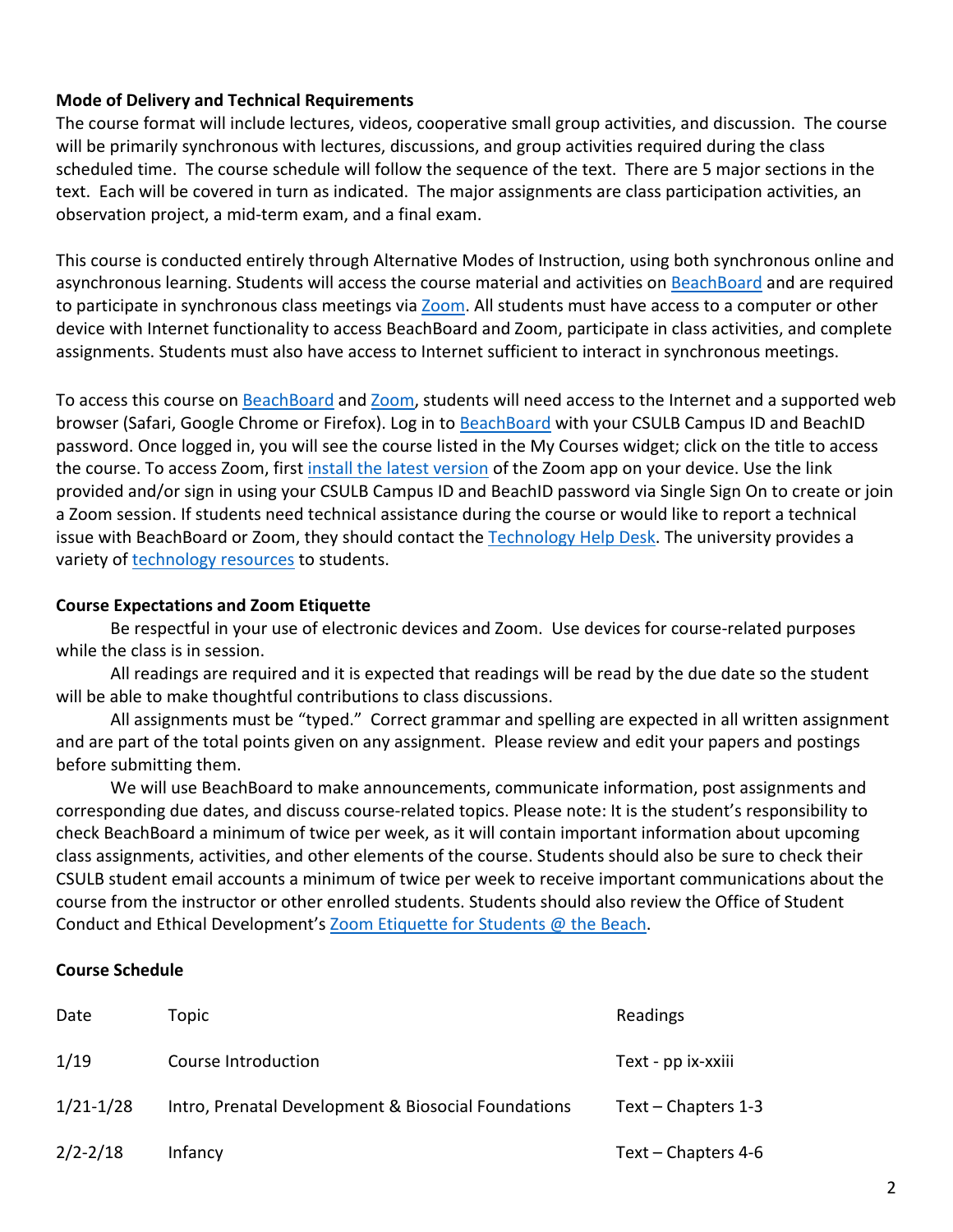| $2/23 - 3/23$ | Early Childhood                             | Text - Chapters 7-10  |
|---------------|---------------------------------------------|-----------------------|
| 3/25          | <b>Midterm Exam</b>                         |                       |
| $3/30-4/1$    | <b>Spring Break</b>                         |                       |
| 4/6           | <b>Part one of Observation Project Due</b>  |                       |
| $4/6 - 4/22$  | Middle Childhood                            | Text - Chapters 11-13 |
| $4/27 - 5/6$  | Adolescence                                 | Text - Chapters 14-15 |
| 5/6           | <b>Steps 2-4 of Observation Project Due</b> |                       |
| 5/13          | <b>Final Exam</b>                           |                       |

## Course Evaluation Components and Grading

## **Midterm Exam.** (35 points)

The midterm exam will be a multiple-choice exam on 3/25. It will cover material from our readings and class discussions on material in Chapters 1-10.

#### **Final Exam.** (40 points)

The final exam will be a multiple-choice exam during finals week on 5/13. It will cover material from Chapters 11-15 but also will be a comprehensive exam covering material from the entire course.

#### **Observation project (Choose option A or B)** (50 points)

#### Option A (Preferred for teacher candidates)

Over the course of the semester, each student must spend 6-8 hours observing an individual child from one of the 4 developmental periods – Infancy (ages 0-2), Early Childhood (ages 2-5 and not yet in Kindergarten), Middle Childhood (ages 5-12), and Adolescence (ages 12-18 and still in High School). Students taking this course to complete requirements for a Single Subject Teaching Credential are required to conduct their observation project on an adolescent. Part one of the project (the ethnography or video) is due in the dropbox on 4/6. (If you are planning to upload videos, see the content page on BeachBoard for information on how to upload videos to the dropbox). The complete project is due on 5/6. All observations must follow safe social-distancing guidelines.

The final report will consist of 4 sections.

- 1. The report on the observation must include a videotaped or ethnographic record of the observation. A consent form must be included with the videotape or ethnography. Submit all materials to Beachboard dropbox.
- 2. In a 2-page summary, the student should highlight the developmental markers observed as read about in the text. Be sure to describe how the child's observed behavior fits or does not fit with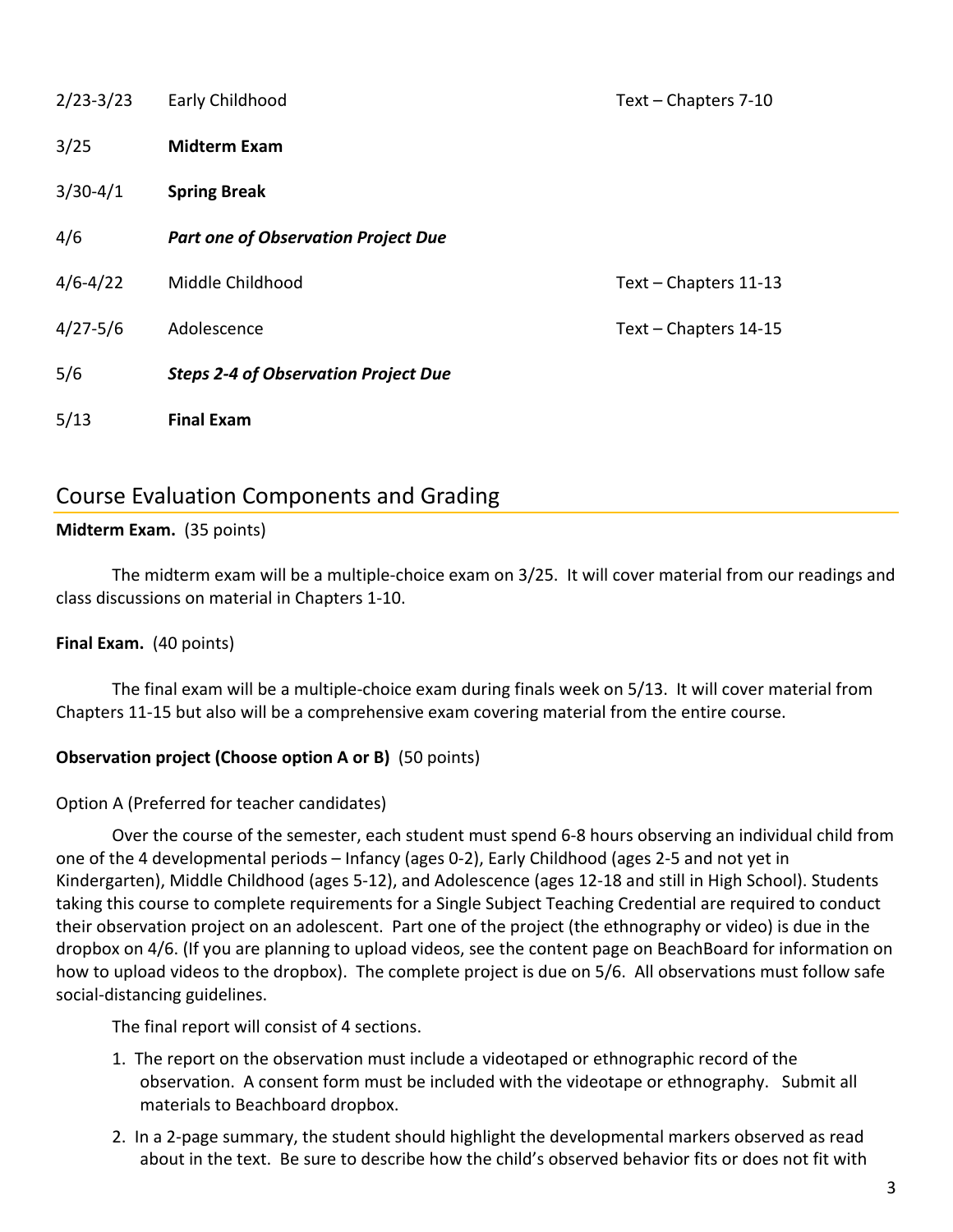what was described in the text for the child's age group. Students should address key developmental markers noted in the text in the physical, cognitive, communicative/linguistic, and socio-emotional domains.

- 3. In an additional 2-page summary, the student should describe how what they observed fits within the grand and modern theories presented in the text (See Table 1.4 and pages 16-29). This section should include a discussion of how each of the theories would help explain and predict what was observed. You should address at least 2 grand theories and 2 modern theories.
- 4. Include a 2-page summary on how the concept of Developmentally Appropriate Practice would be applied to this child. You should address the question of how you would design developmentally appropriate practice for this child based upon what you observed. Information on Developmentally Appropriate Practices can be found on our course BeachBoard site. Use the course handout on Developmentally Appropriate Practice from the California Commission on Teacher Credentialing for your observation of a child between the ages of 5 and 18. For children younger than 5, refer to the standards from the National Association for the Education of Young Children (NAEYC) as posted on our course BeachBoard site.

Paper must be double-spaced, use 12-point font, and 1" margins. Students must complete the project checklist prior to turning in their assignment and submit the completed checklist with their project. Students are also required to submit a copy of their project electronically to the Beachboard dropbox which will allow for a plagiarism check via turnitin.

## Option B

Over the course of the semester, spend 6-8 hours compiling information on your own development from at least 3 sources (triangulated data). Pick one specific age from your own development in one of the following age periods: Infancy (ages 0-2), Early Childhood (ages 2-5 and not yet in Kindergarten), Middle Childhood (ages 5-12), or Adolescence (ages 12-18 and still in High School) – and then collect data on your own key developmental markers during that period. You must have 3 different sources that you interview or 3 different types of records that you review. For interviews, you can interview, for example, a parent, a sibling, a social worker, a teacher or another person familiar with your development during the age period you selected. Record or take notes on the interview to submit on BeachBoard. You can also write up an "ethnography" of what you remember for this age period. For types of records you can review and submit, you may have a journal you kept or a baby book or school artifacts. Part one of the project (the triangulated data) is due in the dropbox on 4/6. (If you are planning to upload videos, see the content page on BeachBoard for information on how to upload videos to the dropbox). The complete project is due on 5/6.

The final report will consist of 4 sections.

- 1. The report on the observation must include a written or recorded collection of the data sources you reviewed. A consent form must be included with any videotape or recorded interview. Submit all materials to Beachboard dropbox.
- 2. In a 2-page summary, the student should highlight your own developmental markers as read about in the text. Be sure to describe how your behavior fits or does not fit with what was described in the text for the age group. Students should address key developmental markers noted in the text in the physical, cognitive, communicative/linguistic, and socio-emotional domains.
- 3. In an additional 2-page summary, the student should describe how your development fits within the grand and modern theories presented in the text (See Table 1.4 and pages 16-29). This section should include a discussion of how each of the theories would help explain and predict how you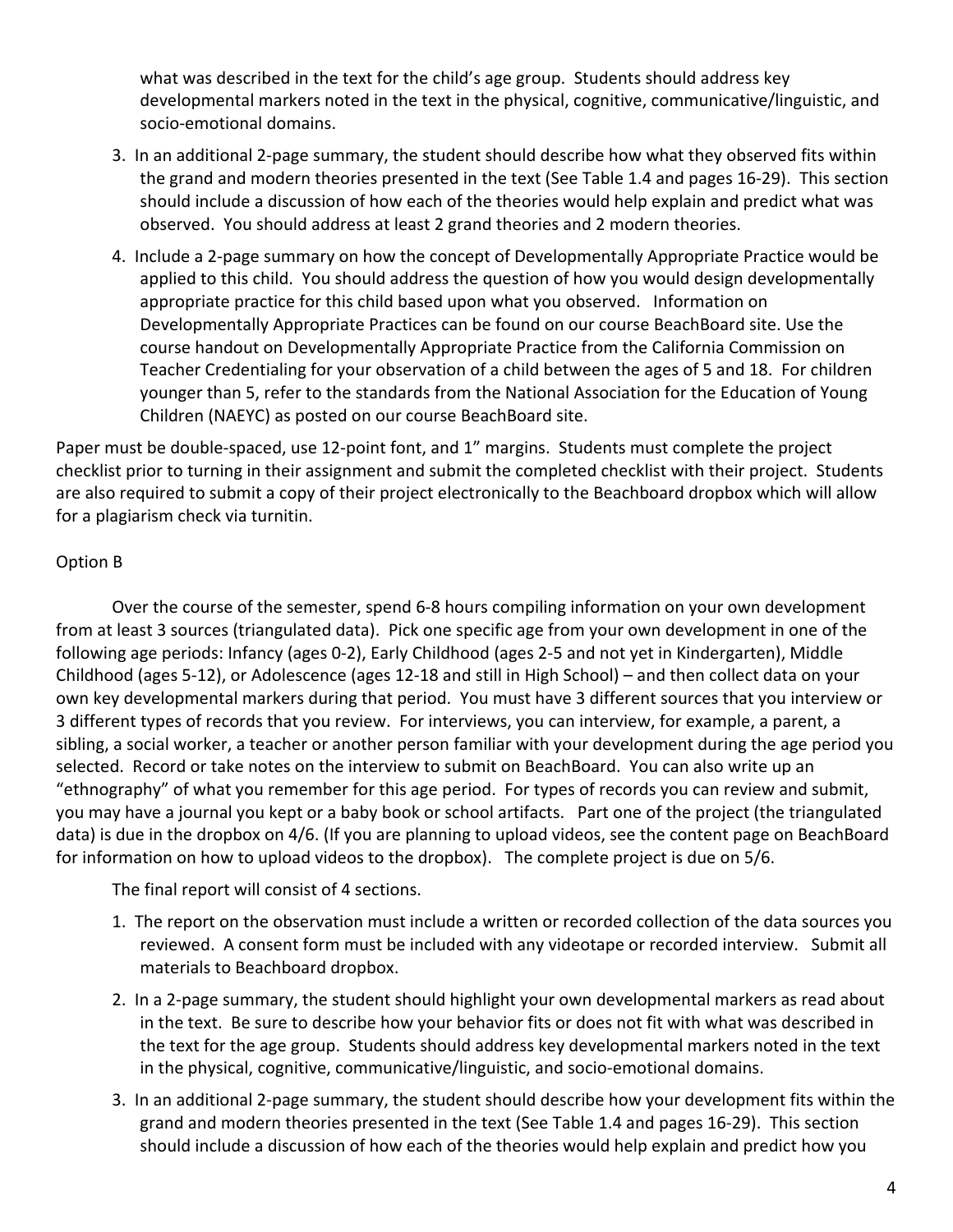developed during your selected age period. You should address at least 2 grand theories and 2 modern theories.

4. Include a 2-page summary on how the concept of Developmentally Appropriate Practice could have been applied to you. You should address the question of how you would design developmentally appropriate practice for yourself in the age period you selected based upon the data presented. Information on Developmentally Appropriate Practices can be found on our course BeachBoard site. Use the course handout on Developmentally Appropriate Practice from the California Commission on Teacher Credentialing for your observation if you choose to reflect on ages 5 and 18. For ages younger than 5, refer to the standards from the National Association for the Education of Young Children (NAEYC) as posted on our course BeachBoard site.

The final paper must be double-spaced, use 12-point font, and have 1" margins. Students must complete the project checklist prior to turning in their assignment and submit the completed checklist with their project. Students are also required to submit a copy of their project electronically to the Beachboard dropbox which will allow for a plagiarism check via turnitin.

## **Participation.** (75 points)

Active participation is expected for all students as was described earlier. Participation will be expected and evaluated in multiple ways. Some activities will be small group collaborative activities throughout the course of the semester that occur during our zoom class sessions. Some of these activities will be individual student activities such as quick writes and one-minute papers during our class sessions. Some of these activities will require work outside of class time. At least 15 such activities will occur across the semester with additional activities being offered as extra credit and each will be worth 5 points. Students must be in the class session and prepared on the day of the group activity to earn the 5 points or respond by the deadline for asynchronous activities. Students must also actively participate in the activity.

#### **Grading Scale**

| <b>Letter Grade</b> | Percentage    |  |
|---------------------|---------------|--|
| Д                   | 90-100%       |  |
| R                   | 80-89%        |  |
| ┌                   | 70-79%        |  |
| D                   | 60-69%        |  |
|                     | 59% and below |  |

#### **Evaluation Components and Weight (Sample)**

| <b>Evaluation Component</b>     | <b>Points</b> | Weight |
|---------------------------------|---------------|--------|
| Midterm exam                    | 35            | 17.5%  |
| Final exam                      | 40            | 20%    |
| <b>Observation Project</b>      | 50            | 25%    |
| <b>Participation Activities</b> | 75            | 37.5%  |
| <b>Total</b>                    | 650           | 100%   |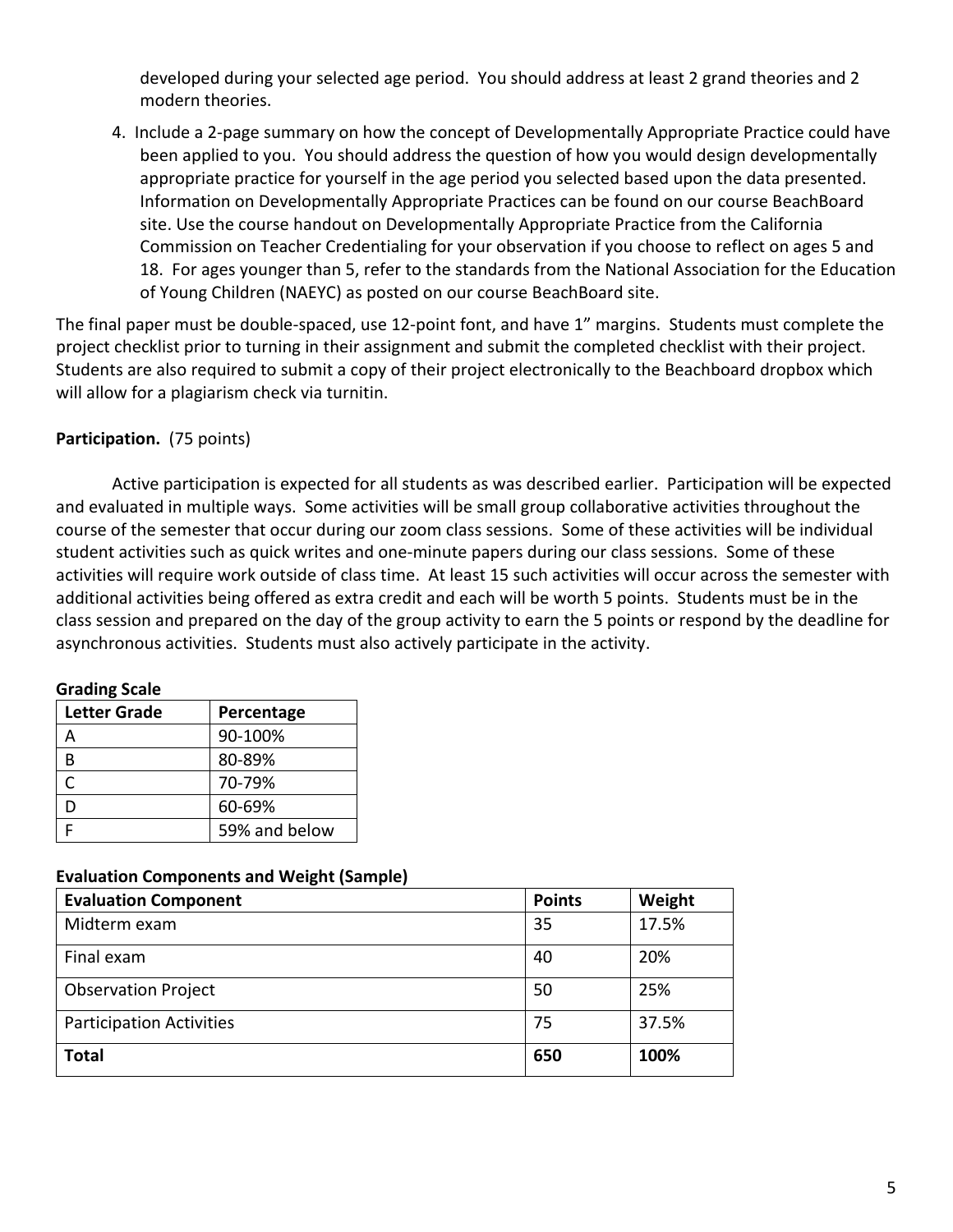# Course Policies

## **Attendance and Participation**

Class attendance on zoom and active participation in discussions are expected for all students. It is also expected that students will make thoughtful contributions to class discussions based on the readings and it is suggested that they will have their cameras on to help us make connections with each other. Attendance (e.g., being present for all synchronous class sessions) and active participation are essential to your success in this class. Asynchronous participation in BeachBoard discussions is also required. Participation is 37.5% of your grade and will be monitored both through participation in activities during our Zoom sessions and through entries in the online discussion board via BeachBoard. Non-participation in either synchronous or asynchronous aspects of the course will negatively impact your grade.

## **Late Work/Make-up Policy**

Points will be taken off for late assignments; 1 point per day including weekends and holidays. Students are encouraged to reach out immediately to the instructor if they are experiencing difficulty in meeting the deadlines for coursework.

## **Plagiarism/Academic Integrity Policy**

There is zero tolerance for cheating, plagiarism, or any other violation of academic integrity in this course. Work submitted is assumed to be original unless your source material is documented using proper citations. Using the ideas or words of another person, even a peer or a web site, as if it were your own, constitutes plagiarism. It is your responsibility to review the University policy on [Cheating and Plagiarism](http://catalog.csulb.edu/content.php?catoid=5&navoid=369#cheating-and-plagiarism) that governs your participation in courses at CSULB.

Here is an excerpt from the University policy:

"Plagiarism is defined as the act of using the ideas or work of another person or persons as if they were one's own without giving credit to the source…Acknowledgement of an original author or source must be made through appropriate references, i.e., quotation marks, footnotes, commentary. Examples of plagiarism include but are not limited to, the following: the submission of work either in part or in whole completed by another; failure to give credit for ideas, statements, facts or conclusions which rightfully belong to another; in written work, failure to use quotation marks when quoting directly from another, whether it be a paragraph, a sentence, or even a part thereof; or close and lengthy paraphrasing of another's writing or programming. A students who is in doubt about the extent of acceptable paraphrasing should consult the instructor."

## **University Withdrawal Policy**

Class withdrawals during the final 3 weeks of instruction are not permitted except for a very serious and compelling reason such as accident or serious injury that is clearly beyond the student's control and the assignment of an Incomplete grade is inappropriate (see [Grades\)](http://www.csulb.edu/depts/enrollment/student_academic_records/grading.html). Application for withdrawal from CSULB or from a class must be filed by the student [online,](https://www.csulb.edu/student-records/dropping-and-withdrawing) whether or not the student has ever attended the class; otherwise, the student will receive a grade of "WU" (unauthorized withdrawal) in the course. View the CSULB guidelines on [Dropping and Withdrawal](https://www.csulb.edu/student-records/dropping-and-withdrawing#:%7E:text=Policy,after%20separation%20from%20the%20university.) for more detailed information.

## **Special Needs Accommodations**

Students with disabilities who require reasonable academic accommodations are strongly encouraged to register with the Bob Murphy Access Center (BMAC) each semester. Students must submit supporting disability documentation to BMAC and provide faculty of any BMAC verification of accommodations as early in the semester as possible. BMAC is located in the Student Success Center, Room 110 and may also be reached by phone at (562) 985-5401 or via email at [bmac@csulb.edu.](mailto:bmac@csulb.edu)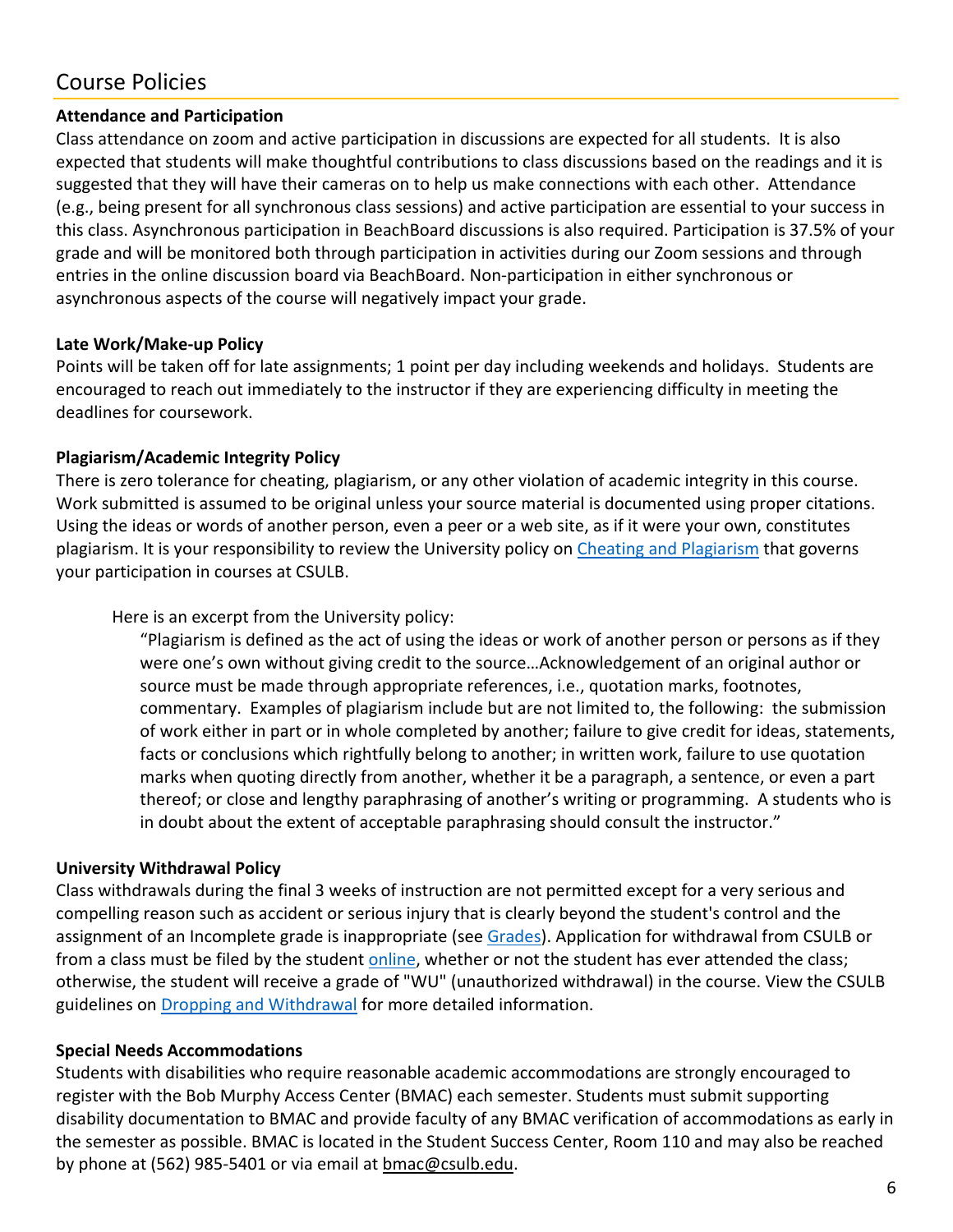## **College of Education Expectations for Professional Conduct**

Professional conduct and ethical dispositions are expected of all CED students at all stages of program participation including: advising, coursework, clinical/field practice, and extra-curricular activities in face-toface, hybrid and online/virtual learning environments.

A CED student is expected to:

- 1. Act to benefit all individuals and communities by promoting the physical and psychological safety of others. Do no harm.
- 2. Abide by the mission, policies, procedures, safety regulations, and standards of professionalism of partnering institutions (e.g., schools, clinics, colleges, community organizations) when engaged in clinical or field practice.
- 3. Demonstrate cultural competence and responsiveness in honoring and respecting multiple perspectives, identities, and lived experiences of others in diverse classroom and clinical settings.
- 4. Monitor professional integrity by engaging in self-reflective practice and acknowledging the consequences of one's own actions or inactions on others.
- 5. Maintain essential collegial behaviors and ethical obligations delineated in standards of professional practice by accrediting organizations and professional associations in one's field of practice, including but not limited to the California Commission on Teacher Credentialing.

CED students must adhere to CSULB's Rules and Regulations and student conduct codes enforced by the CSULB Office of Student Conduct & Ethical Development, as well as to college, department, and program policies. If deemed necessary, reports of discriminatory behaviors toward others based on age, culture, national origin, gender, ability, race, religion, or sexual orientation will be referred to the CSULB Office of Equity and Diversity. Observed forms of harassment in physical or digital form may require immediate referral to the CSULB Office of Student Conduct & Ethical Development. Claims of sexual harassment, discrimination, harassment, or retaliation will be reported immediately to the CSULB Office of Equity and Diversity.

# Additional Information

## **Sexual Assault, Rape, Dating/Domestic Violence and Stalking**

Title IX prohibits gender discrimination, including sexual harassment and sexual misconduct. If you have experienced sexual harassment, sexual assault, rape, dating/domestic violence, or stalking, the campus confidential Victim's Advocate is available to help. Jaqueline Urtez (e: [advocate@csulb.edu,](mailto:advocate@csulb.edu) p: (562) 985-2668) can provide **free** and **confidential** support, accommodations, and referrals for victims without having to report the assault to campus authorities. While students are welcome to discuss assaults with faculty, both faculty and teaching assistants are mandatory reporters who are required to report all incidents of sexual harassment/misconduct to the Title IX office for follow-up and possible investigation. Students who do wish to report the assault for possible investigation may contact the confidential victim's advocate, who can help them through the reporting process, or they can report the assault directly to the Title IX Office by completing an online reporting form at<https://www.csulb.edu/equity-diversity/title-ix> or contacting the Office of Equity & Diversity at [OED@csulb.edu.](mailto:OED@csulb.edu)

## **Student Support Services**

The Division of Student Affairs has prepared a helpful guide, [Student Resources During COVID-19.](http://web.csulb.edu/divisions/students/documents/2020_COVID19_StudentResourceBook_ADA.pdf) A full list of student support services is also available on the [Programs and Services](http://web.csulb.edu/divisions/students/programs.html) website. All units and programs are offering services, primarily in a virtual format; visit individual websites for up-to-date contact information.